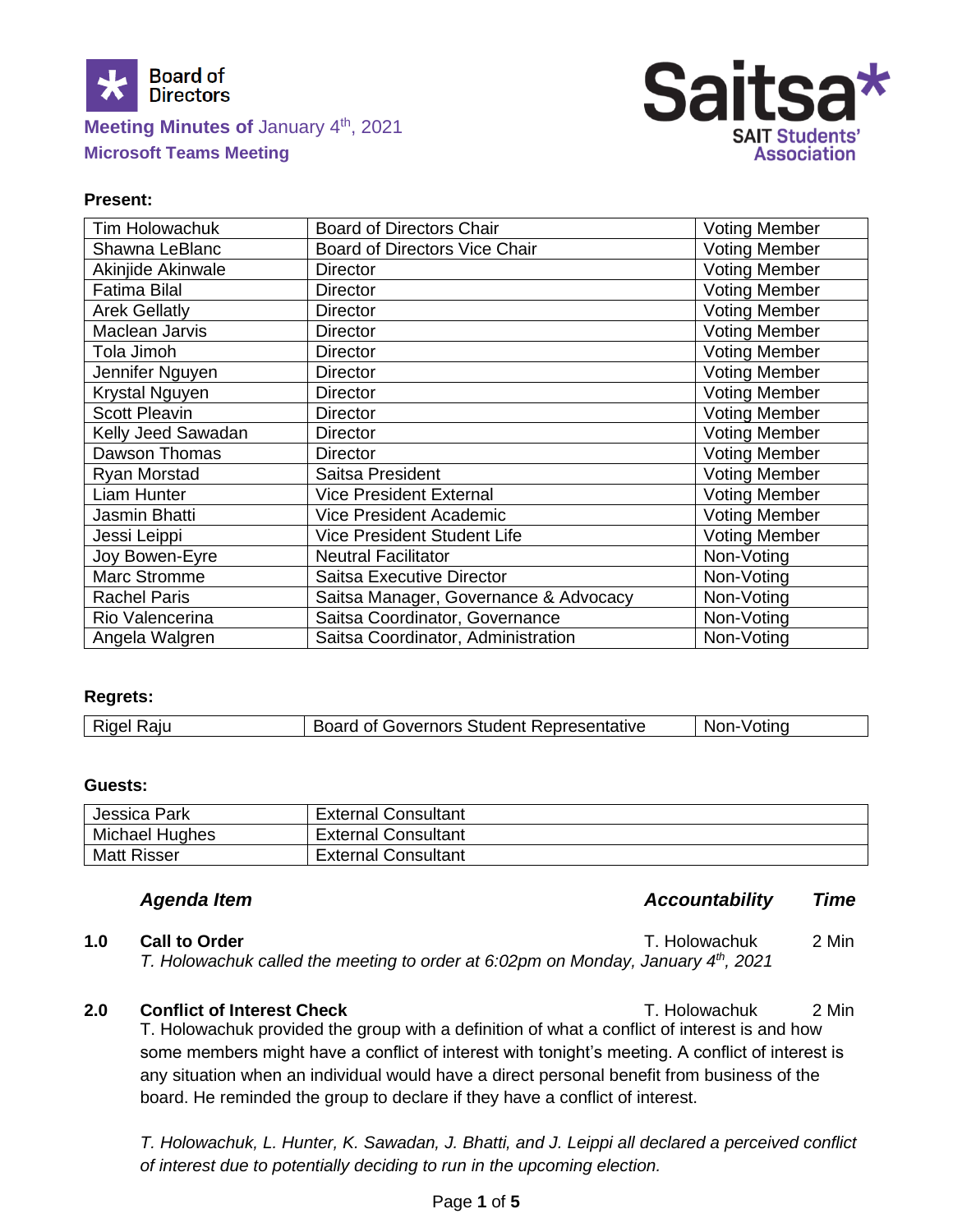

**Meeting Minutes of January 4th, 2021 Microsoft Teams Meeting**



# **3.0 Approval of Agenda T. Holowachuk** 2 Min

Amendments:

• T. Holowachuk put forward to adjust the time for business item 4.1 be 120 minutes instead of 10 minutes.

## **Motion:**

To approve the January  $4<sup>th</sup>$  meeting agenda as amended.

**T. Holowachuk/A. Gellatly Motion carried**

*The agenda was approved by general consent.*

# **4.0 Business Items**

**4.1 Saitsa Governance Review** 120 Min

R. Paris introduced Matt Risser and Michael Hughes to the group; they are the consultants who have conducted Saitsa's governance review. The purpose of the review was to recommend a set of structural and organizational changes for Saitsa. They conducted multiple interviews and with that information developed a report with governance restructure recommendations; this report was circulated to members of the Saitsa Board of Directors on the 30<sup>th</sup> of December.

Matt Risser and Michael Hughes presented to the group regarding their research and their governance restructuring recommendations.

# **Motion:**

To move in-camera with all present.

**T. Holowachuk/L. Hunter Motion carried**

*The motion was approved by general consent.*

*The meeting moved in-camera at 6:26 p.m.*

# **Motion:**

To move out-of-camera.

**T. Holowachuk/L. Hunter Motion carried**

*The motion was approved by general consent.*

*The meeting moved out-of-camera at 7:30p.m.*

*The meeting adjourned at 7:30p.m. for a 10-minute recess*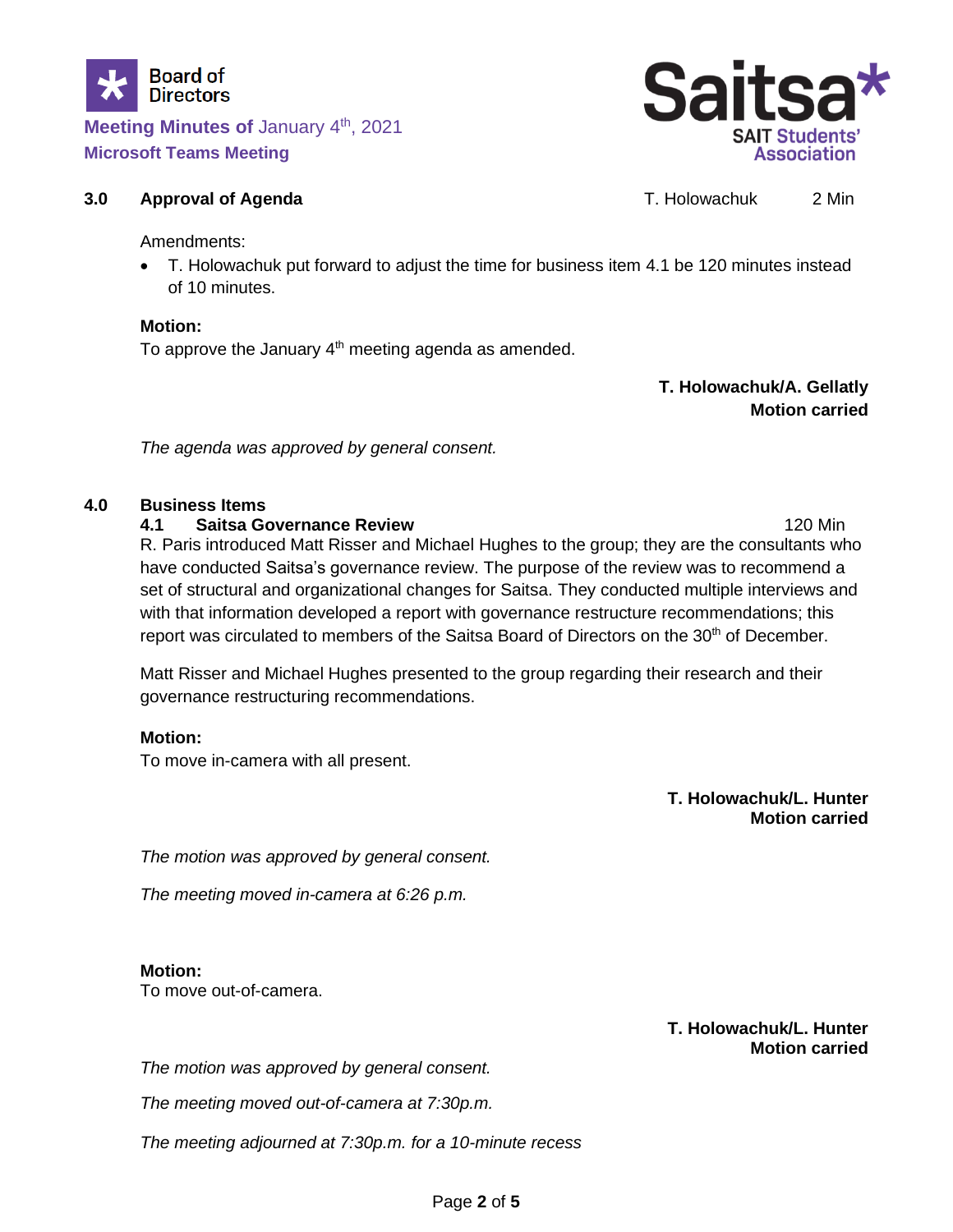



# *The meeting reconvened at 7:40p.m.*

The group discussed the process of accepting the report and accepting specific recommendations/adjusting other recommendations to best suit the organization's needs.

J. Bowen-Eyre advised the group that an Impact Report would be beneficial, prepared by the Executive Director. An Impact Report outlines what kind of impacts the organization would face with the governance restructure recommendations implemented.

The group discussed M. Risser and M. Hughes role in the execution of the governance restructure.

#### **Motion:**

To move in-camera without staff or guests, and with M. Stromme and J. Bowen-Eyre.

#### **T. Holowachuk/L. Hunter Motion carried**

*The motion was approved by general consent.*

*The meeting moved in-camera at 7:48p.m.*

*Matt Risser, Michael Hughes, and Jessica Park were invited back into the meeting at 8:35p.m.*

#### **Motion:**

To move out of camera.

## **T. Holowachuk/F. Bilal Motion carried**

*The motion was approved by general consent.*

*The meeting moved out-of-camera at 8:48p.m.*

*A short break was taken for a motion to be drafted.*

#### **Motion:**

**WHEREAS** Saitsa has completed an internal review of its governance structures;

**AND WHEREAS** Saitsa has received recommendations from external governance consultants regarding possible changes to its governance structures;

**BE IT RESOLVED** the Board of Directors accepts the recommendations in the Saitsa Governance Review report prepared by Michael Hughes and Matt Risser, with the following exceptions:

- Recommendation 6.16
- Recommendation 6.75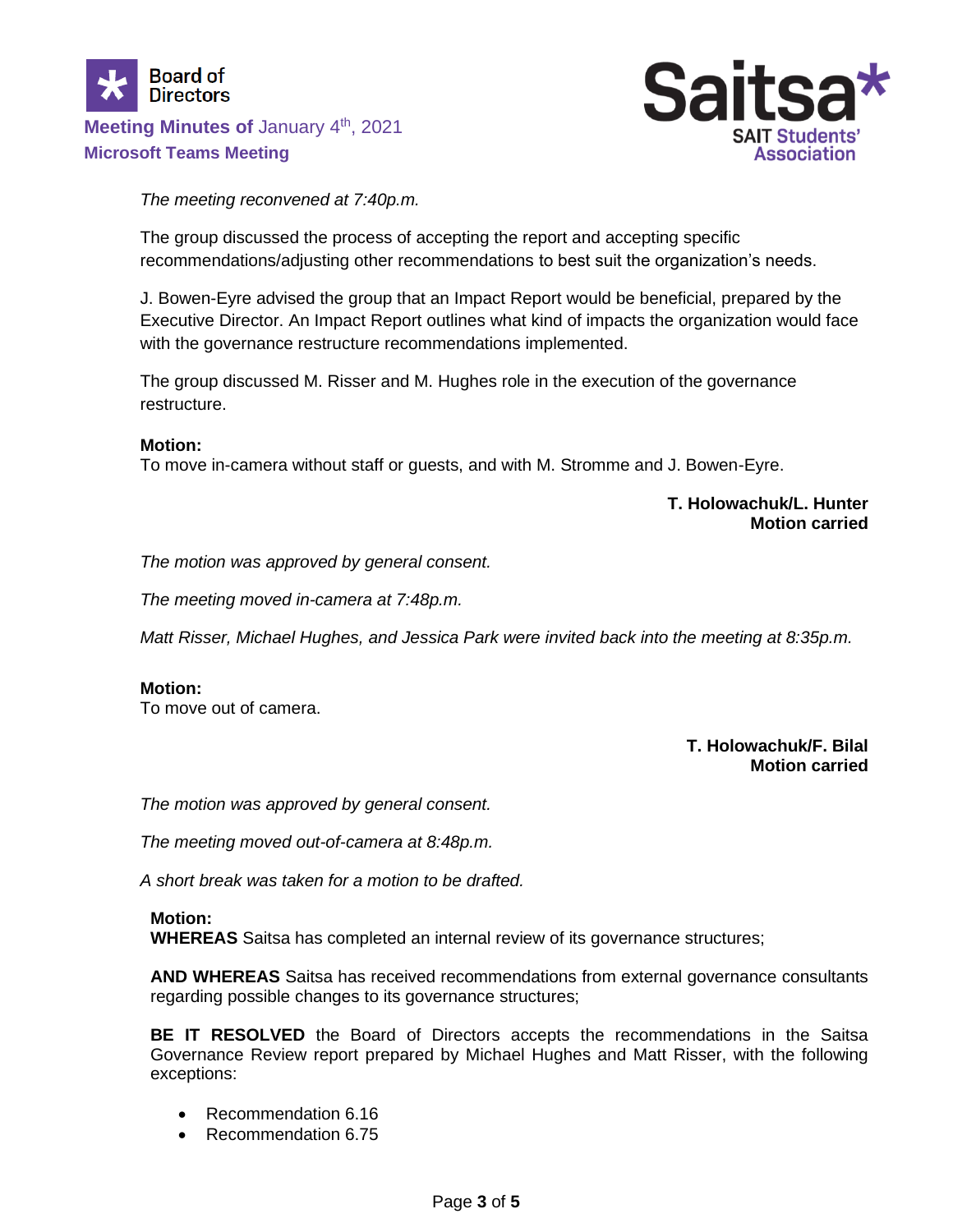



And the following amendments:

- That recommendation 6.1 be changed to reform the existing Board of Directors and Executive Council into a single-tiered, elected Board of Directors rather than a Council;
- That recommendation 6.4 be changed to have nine (9) Directors elected on a yearly basis;
- That recommendation 6.5 be changed to have the President elected internally from the newly elected Board of Directors following a general election;

**BE IT FURTHER RESOLVED** the Board of Directors endorses the governance framework in the Saitsa Governance Review report, as presented; and

**BE IT FURTHER RESOLVED** the Board of Directors tasks the Executive Director to take steps to draft and implement proposed changes to Saitsa's governance framework in accordance with the recommendations of the report, to be presented at the 2021 Annual General Meeting.

> **T. Holowachuk/D. Thomas 16-0-0 Motion Carried as Amended**

# **Subsidiary Motion:**

To amend the previous motion.

#### **Motion:**

**WHEREAS** Saitsa has completed an internal review of its governance structures;

**AND WHEREAS** Saitsa has received recommendations from external governance consultants regarding possible changes to its governance structures;

**BE IT RESOLVED** the Board of Directors accepts the recommendations in the Saitsa Governance Review report prepared by Michael Hughes and Matt Risser, with the following exceptions:

- Recommendation 6.16
- Recommendation 6.75

And the following amendments:

- That recommendation 6.1 be changed to reform the existing Board of Directors and Executive Council into a single-tiered, elected Board of Directors rather than a Council;
- That recommendation 6.4 be changed to have nine (9) Directors elected on a yearly basis;
- That recommendation 6.5 be changed to have the President elected internally from the newly elected Board of Directors following a general election;